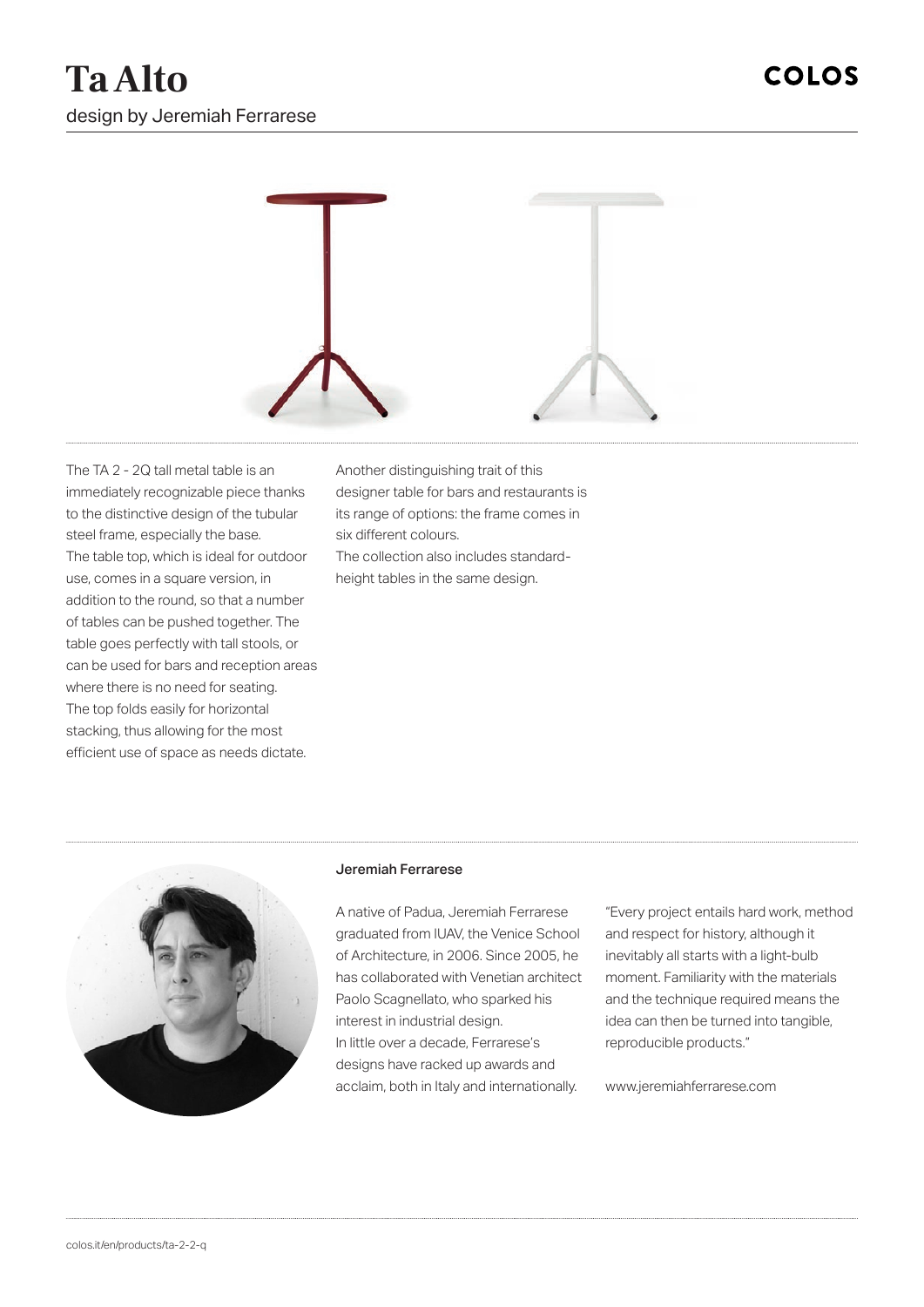# Compositions

## **Certifications**



Foldable table completely made of steel, top in steel plate and frame in steel tube with 35 mm diameter. Zinc-coated and powder coated with polyester. Horizontally stackable without a limit.

## Dimensions



### Powder-coated metal colours